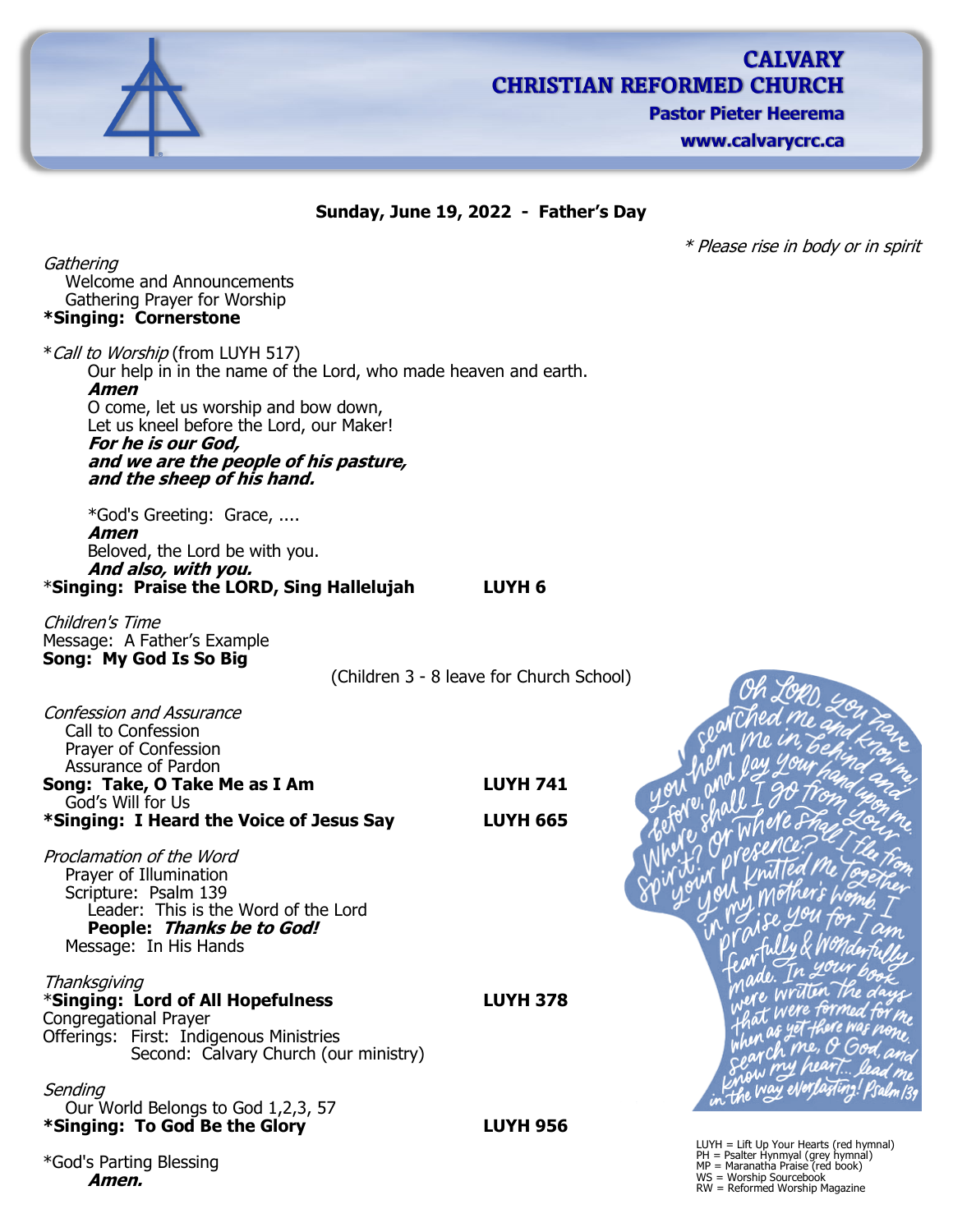## **Church Family:**

We extend our sympathies to **Jean** and **Jackie L.** at the death of Jean's mother **Therese**. Therese died this past week at the age of 99, after a long period of increasing frailty. We give thanks that Therese is at peace and ask God to comfort all those who mourn.

**Gil** and **Grace H.** have also gone through some difficult times. Gil suffers from various ailments including colon cancer and an infection in his heart. There has been multiple doctor visits and even a hospital stay for Gil. We ask God to give healing and strength to Gil and to give both Grace and Gil the courage, perseverance, and strength to move forward.

**John S.** shared that his son **Paul** has returned home from hospital. We ask God that the treatments for diabetes be of great blessing to Paul.

**Sympathies**: This past Thursday, **Rev. Gerald Hogeterp** passed away. Gerald was in hospice care in Hamilton at the time of death. Gerald was surrounded by his family. We pray that our Lord comfort **Jackie**, the children, and all who mourn.



**Father's Day**: Today we all celebrate and give thanks for all the Fathers in our congregation. May this day be a day of thanksgiving for us all. God blesses us richly through all the men, young and older, who serve the Lord with us.

**Synod 2022**: The general synod of the Christian Reformed Church in North America met this past week on the campus of Calvin University in Grand Rapids. This year's synod comprised 165 delegates. Many things were discussed and decisions reached. The one decision much of the C.R.C. was waiting for was synod's response to the Report on Human Sexuality. Synod decided by a clear majority to accept the report and recommended it to churches for use in pastoral care. Synod also decided to clarify the denomination's understanding of "unchastity" to include all same sex actions.

For those of us who have followed past synods, we know these decisions will not be the final word on the subject of human sexuality. Churches and Classis of the denomination now have the right and opportunity to overture synod 2023 to alter these decisions.

In the present, these decisions will come as disappointing and painful news to those who disagree with synod's actions. Synod's decisions will make many individuals - even congregations - move to leave the denomination.

As the fellowship of Calvary, we must now review these decisions and decide how we as a congregation ought to respond to synod. This is a difficult undertaking, which calls us to prayer, asking for patience, under-<br>standing, and quidance. Pastor Piet standing, and guidance.

### **A Message About Nursery & Junior Sunday School**:

sunscreen, hats and lawn games. Hope to see everyone at the picnic!

We have been fortunate to have been able to provide nursery and junior Sunday school these past few months. Thank you to those who have helped!

With summer coming, we have a few of our regular volunteers that won't be available. If anyone is able to sign up for for a Sunday during the summer, please email [lisadouma@yahoo.ca](mailto:lisadouma@yahoo.ca) to volunteer for nursery and [da](mailto:danirijke@gmail.com)[nirijke@gmail.com](mailto:danirijke@gmail.com) to volunteer for Junior Sunday school. We will also have sign-up sheets available in the fellowship hall. Unfortunately, if we don't have enough volunteers we won't be able to provide the service during the summer months.

Thank you for considering!



**You are all invited !** The **Church Picnic** will be held next Sunday, June 26,2022, following the worship service. **Bert** and **Shirley V.**, after a two year break, are again graciously offering their farm

as the site for our church picnic (267 Route 200, Russell). Please bring some squares or cookies to share when we have our coffee after we

arrive. Drinks, barbecued hamburgers and hot dogs with all the fixings will be provided followed by a delicious, generous dessert. Bring the usual picnic gear: chairs, umbrellas,



There will be printed directions to the site on the 26th available in case you don't have GPS or you miss out on following someone to the V.'s Farm.



**Please remember to help yourself** to the books, music CD's, movies, records, and equipment downstairs in the young people's room. We will keep them available till July 3rd, after which they will be donated to Re-Source Thrift Shop.

Please pray for God's blessing on **FellowshipC.R.C., Barrhaven, Pastor Rick Nanninga**

"My father didn't do anything unusual. He only did what dads are supposed to do—be there."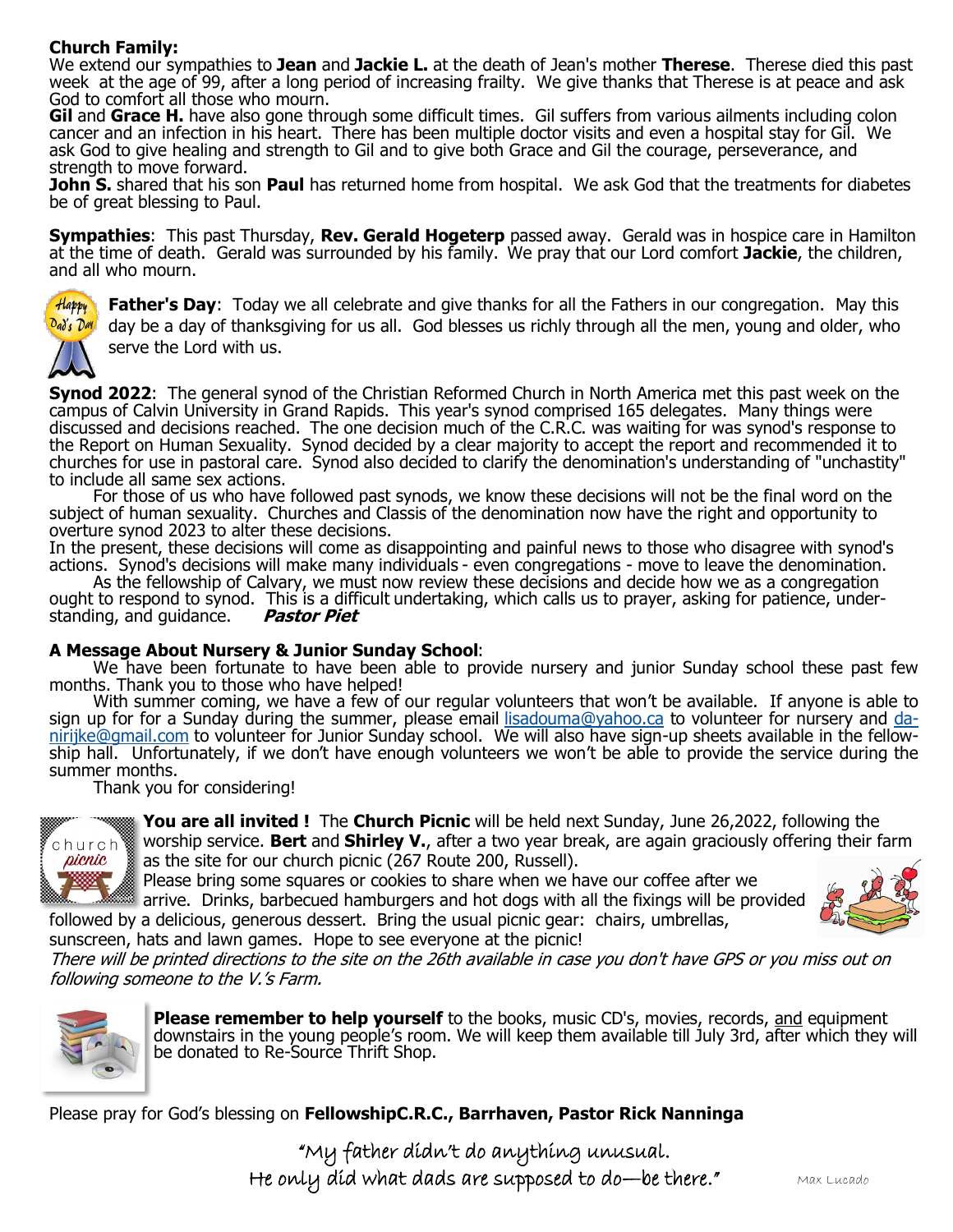#### **OUR OFFERINGS:**

**Today - Indigenous Ministries**. The Indigenous Ministry is made up of a national committee (Canadian Indigenous Ministry Committee), three Urban Indigenous Ministries, and a Justice and Reconciliation Mobilizer, each using their strengths to support healing and reconciliation between Indigenous peoples and non-Indigenous people in Canada. It is rooted in a recognition of our Creator's love for all creation and in the understanding that we all have gifts to offer one another.

The Canadian Indigenous Ministry Committee (CIMC) works with CRC members and congregations to respond to God's call to live in reconciled relationships as covenant (treaty) people before our Creator. It provides leadership and support for learning about Indigenous justice and reconciliation and in putting good words and theology of healing, reconciliation and justice into action.

**Jun 26 - Ministry Shares.** Instead of setting a specific amount per member, each congregation will prayerfully consider how much it can contribute towards our shared ministry efforts.

Ministry shares are an amazingly efficient and stewardly way for us to accomplish ministry together. Over the years, as Synod decided to start new programs, we've used ministry shares as a way of enabling all of our congregations to contribute towards the costs. In this way, every initiative is truly part of our shared ministry. What happens if my church doesn't give?

Currently, churches are contributing less than 60% of the requested amount for ministry. This means fewer funds are available for: • Supporting new church plants • Producing new resources for children's ministry • Training new pastors and supporting those already in ministry • Resourcing chaplains as they serve populations in crisis • Producing resources to revitalize worship in congregations • Equipping churches in abuse prevention, disability awareness, and racial reconciliation • Sharing the gospel in new ministry fields. With the new system proposed by Synod 2019, ministry budgets will be set based on what is pledged from churches. If this amount is less than what is currently received, important ministry will need to be cut.

**July 03 - Harvest House.** Operating in the spirit of Christ since 1979, Harvest House serves men suffering from addiction and works to help them achieve lasting sobriety and return to their communities.

**July 10 - Shepherd of Good Hope.** Shepherds of Good Hope fosters hope and reduce harm in Ottawa by supporting the homeless and most vulnerable with specialized services, programs and partnerships. Homes for all. Community for all. Hope for all.

**CAMP ADONAI** The Board has appreciated your patience and support as we have been working hard to plan Camp Adonai 2022 amid the changing Covid landscape. Please note that we are excited to announce that we are now able to **accept ALL CAMPER and STAFF registrations**, regardless of Covid vaccination status. We look forward to an amazing two weeks of Camp. God is good! Blessings, **The Camp Adonai Board**

**Junior week is from August 14 to 19** for campers who will be 9 years of age this year to 12 years old. The cost is \$220 per camper. **Senior week is from August 20 to 27** for campers aged 13 to 15 years old at a cost of \$285 per camper. Additionally, individuals interested in becoming a counsellor can also register through our website. Please visit our website at [www.campadonai.ca](http://www.campadonai.ca/) or our [Facebook](https://www.facebook.com/groups/2214805452) page for more information regarding camp, camper registration and/or counsellor application forms.

### **Job Posting: Worship Coordinator**

**Kanata Community Christian Reformed Church** is seeking a qualified individual who will fill a leadership position as our part-time Worship Coordinator. If you have musical gifts and experience performing Praise & Worship, we invite you to inquire and apply. Much of the work can be done remotely; mid-week praise team rehearsal and attendance of our Sunday worship services will be required. We are located in Kanata, ON, on the westside of Ottawa.

The approximate number of hours involved, Sundays off, as well as weekly compensation are available upon request and may be negotiable based on the candidate's ability and performance.

We love Jesus and good music. If you would consider joining our team, please email us at

[adminkccrc@kccrc.com](mailto:adminkccrc@kccrc.com) no later than: **Friday, JULY 15, 2022.**

If you know someone either in the Ottawa area *or planning a move to our city* who may be interested, please refer us to them.

Is there a charity close to your heart that you would love to see thrive for years to come? **Christian Stewardship Services** is hosting open Q&A sessions once a week this summer to answer all of your questions on charitable giving and estate planning. Explore the topics and register on our website at: [https://csservices.ca/summer](https://csservices.ca/summer-conversations-series/)[conversations](https://csservices.ca/summer-conversations-series/)-series/.

Each session will have a 10-minute introduction, then an interactive Q&A on any charitable giving and estate planning questions. The first five topics are: Multiplying your Gift, Pets and your Estate, Life Insurance, adding a Charity Child, and Cryptocurrency.

[Register](https://csservices.ca/summer-conversations-series/) for one of our seminars and gain peace of mind and clarity to these questions.

#### **Disability Concerns**

Ableism Training Hosted by CRC-RCA Disability Concerns - Join us online August 11 & 12 (from 11:00 am to 2:00 pm EDT) for our annual training event. We will unpack ableism and consider ways we can help reduce the impact of ableism in churches. This event is open to everyone interested in learning more about this very important topic. We will continue to release more information about this event on our dedicated website: Let's End #AbleismAtChurch Register at https://bit.ly/ableismatchurch.